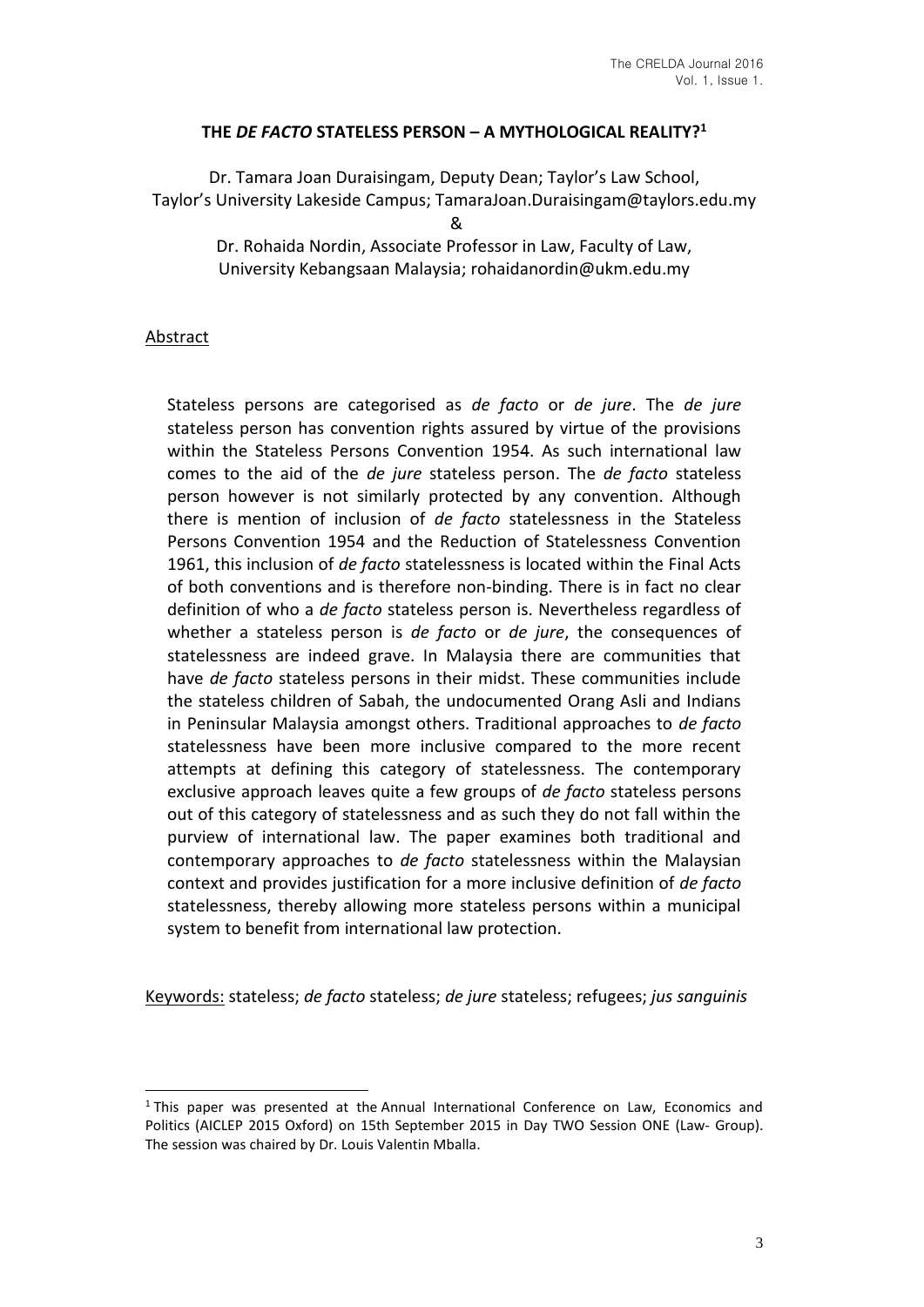### 1. Introduction

A stateless person is one that does not receive legal protection within the State but can come within the purview of international law. Waas states that 'the protection of the stateless has become an integral part of overall human rights protection and stateless individuals can rely on the international legal framework in the same way as persons who do hold a nationality.<sup>2</sup> When a person is categorised as stateless, the question arises as to who benefits from such a categorisation, should it be the State or the individual suffering the plight of statelessness? According to Article 1 of the Convention Relating to the Status of Stateless Persons 1954 a stateless person is 'one who is not considered as a national by any state under the operation of its law'. The definition being a pure legal definition does not allude to the quality of nationality, the manner in which nationality is granted, or access to a nationality.<sup>3</sup> It excludes those persons with ineffective nationality; are unable to establish their nationality or those who are given nationality other than the nationality of their State habitual residence in cases of State succession. Hence the convention definition relates to *de jure* statelessness i.e. statelessness as of law. There is however the problem of *de facto* statelessness as well where one is unable to say that one is a national of a State as of fact.

The underlying premise for an exclusive convention definition for statelessness is based on the fact that historically it was perceived that all those who were *de facto* stateless were probably refugees and the Convention on the Status of Refugees 1951 would cover this group of persons. The Refugee has been defined in the Conventions Relating to the Status of Refugees 1951 and its protocol as a person: 'owing to a well-founded fear of being persecuted for reasons of race, religion, nationality, membership of a particular social group or political opinion, is outside of his country of nationality and is unable, or owing to such fear, is unwilling to avail himself of the protection of that country; or who, not having a nationality and being outside the country of his former habitual residence as a result of such events, is unable or, owing to such fear, is unwilling to return to  $it'.<sup>4</sup>$ 

From the foregoing definitions on stateless persons and refugees, it is obvious that many persons have fallen through the gaps of the Stateless Persons Convention and the Refugees Convention and remain without national protection. They may not be *de jure* stateless but neither are they refugees. Whilst *de jure* statelessness is a legal problem and the refugee issue is a

<sup>2</sup> Laura van Waas, 'Nationality and Rights' in Brad K Blitz and Maureen Lynch, *Statelessness and the Benefits of Citizenship: A Comparative Study* (Oxford Brookes University 2009) 26.

<sup>3</sup> Marilyn Achiron, *Nationality and Statelessness: A Handbook for Parliamentarians* (SADAG Imprimerie 2008) 17.

<sup>4</sup> Convention Relating to the Status of Refugees [1951] 189 UNTS 150.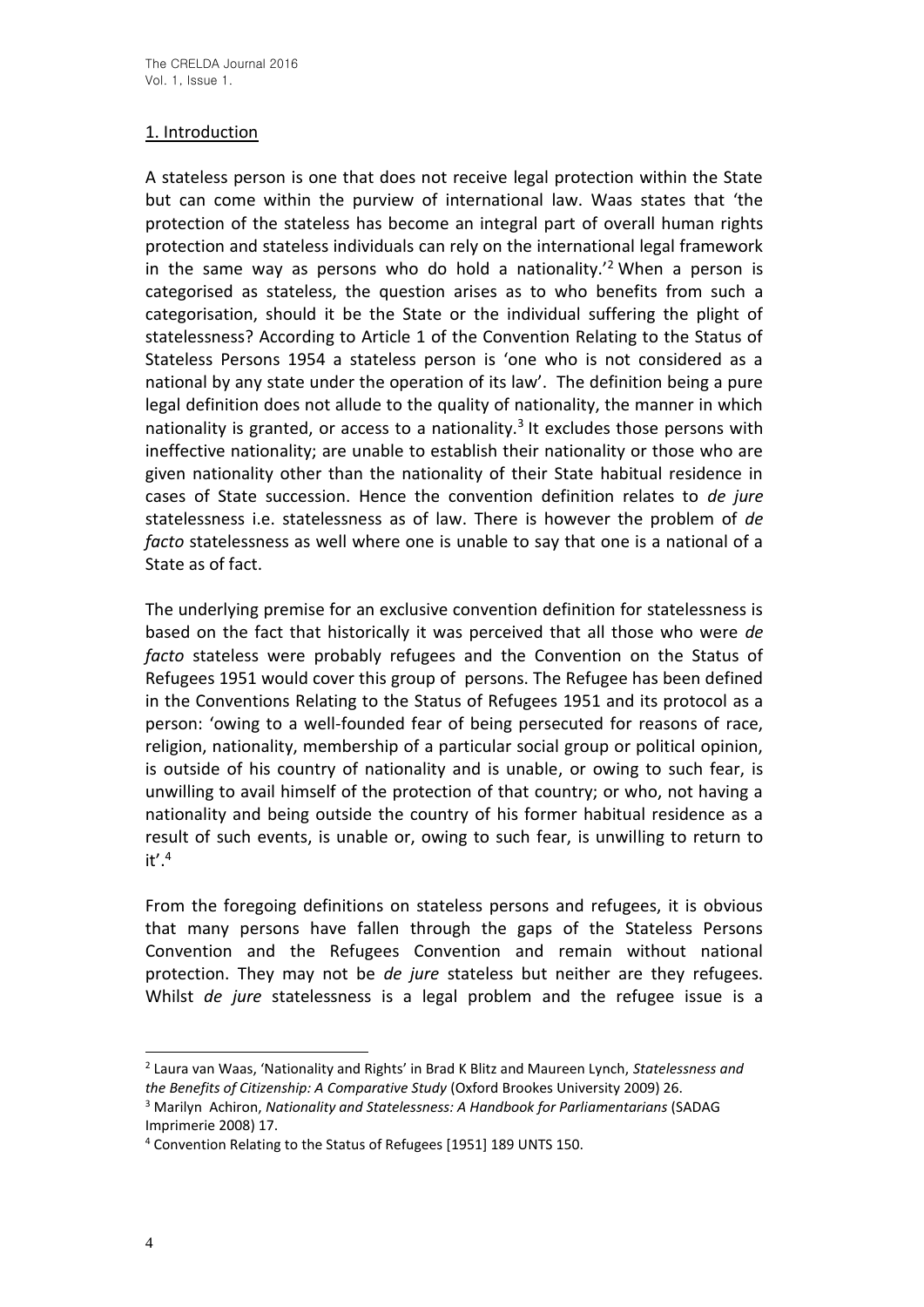humanitarian problem, the *de facto* stateless persons fit somewhere in between. It can be said that *de facto* statelessness poses a factual problem.

An exclusive definition on statelessness does have its merits though. States might be all too pleased to have a person categorised as stateless as this would bring the person within the purview of international law. It can be seen as a transfer of the burden of statelessness from the municipal system to the international system. According to Harvey 'A State which strips persons of its nationality and expels them might be only too pleased to see them cut loose and left to float free as stateless, especially if this entailed obligations upon other States to take them in and absorb them.<sup>'5</sup> Limiting the definition compels the State to deal with the issue of *de facto* statelessness internally without international law assistance. This stance however does not serve to benefit the individuals within the State. The plight of the stateless person does not emerge as effectively as that of the refugee. The story of statelessness is not easy to define and not easily understood; it lacks credible solutions at a global level. There is also a lack of political will in dealing with this issue of statelessness.<sup>6</sup> The fact that there is further categorisation of stateless persons to include *de jure* and *de facto* statelessness merely exacerbates the issue of non-emergence of the plight of the stateless person. If the matter of *de facto* stateless persons is kept at a municipal level, this may lead to protracted cases of statelessness without external pressure which would nudge States into resolving the issue. Since the right to a nationality is indeed the right to have rights, such instances of statelessness should no longer be occurring within municipal systems.

### 2. Development of a Definition to *De facto* Statelessness

The Study of Statelessness of 1949 defined *de facto* stateless persons as persons who:

…having left the country of which they were nationals, no longer enjoy the protection and assistance of their national authorities, either because the authorities refuse to grant them assistance and protection, or because they themselves renounce the assistance and protection of the countries of which they are nationals.<sup>7</sup>

The Constitution of the International Refugee Organisation (IRO) in its Annex 1 stipulates that a *de facto* stateless person is:

…a person … who … is unable or unwilling to avail himself of the protection of the Government of his country of nationality or former nationality.<sup>8</sup>

<sup>5</sup> Alison Harvey, 'Statelessness: the '*de facto*' statelessness debate' (2010) 24(3) JIANL 257, 263. 6 Lindsey Nicole Kingston, *Legal Invisibility: Statelessness and Issue (Non) Emergence*, (Ph.D. Thesis, Graduate School of Syracuse University 2009) 7.

<sup>7</sup> The United Nations, A Study of Statelessness ([6], UN Doc E/1112,E1112/Add.I 1949) 6.  $8$  ibid 6.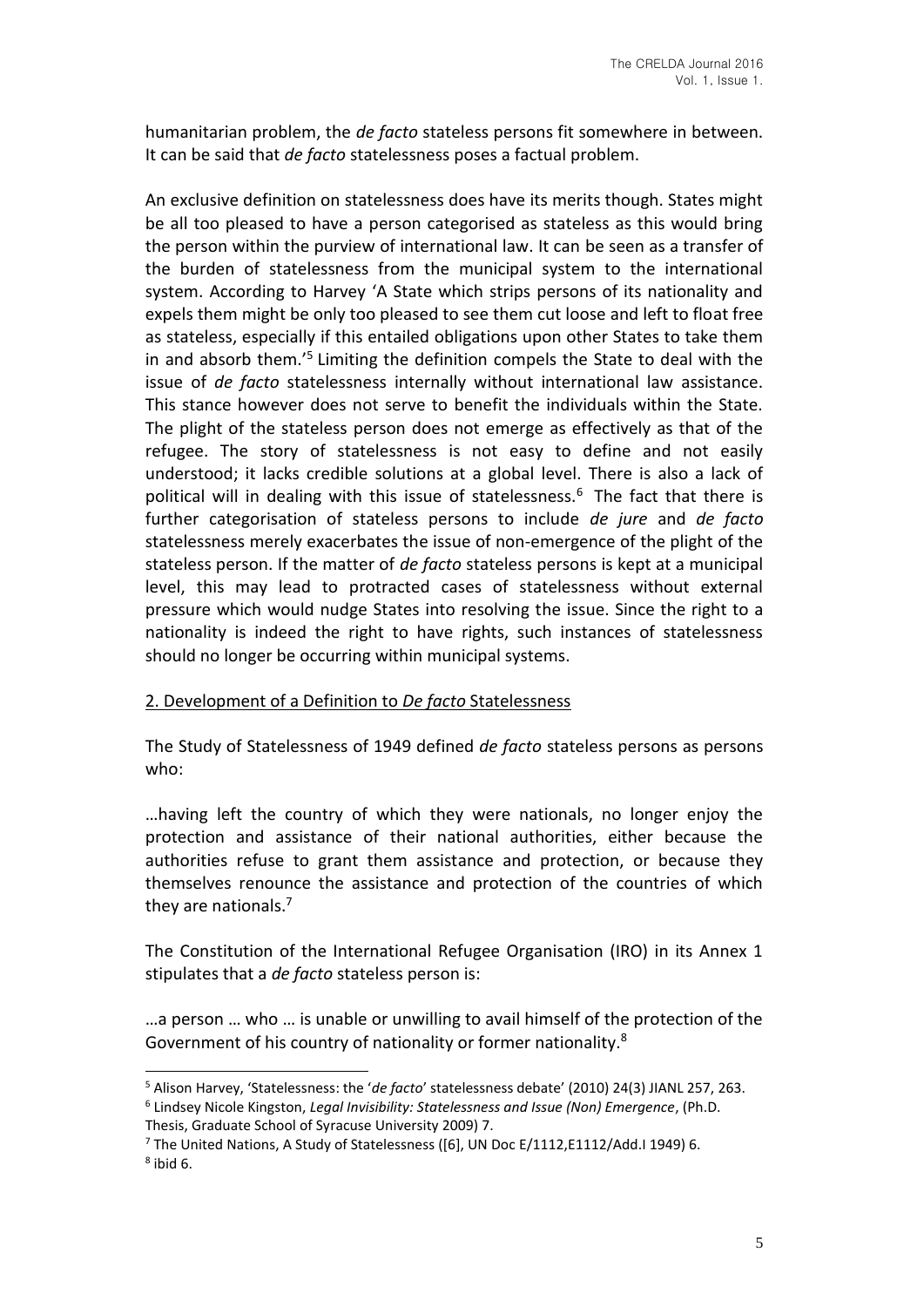A more contemporary definition is provided in The Handbook for Parliamentarians:

(a *de facto* stateless person is )… unable to demonstrate that he/she is *de jure* stateless, yet he / she has no effective nationality and does not enjoy national protection<sup>9</sup>

The definitions above remain useful reference points albeit are non-binding as they are not convention definitions.

Even though the convention definition of statelessness does not include the *de facto* stateless, nevertheless the notion of *de facto* statelessness has a place within the Stateless Persons Conventions. The Final Act to the Stateless Persons Convention recommends that each Contracting State, when it recognizes as valid the reasons for which a person has renounced the protection of the State of which he is a national, consider sympathetically the possibility of according to that person the treatment which the convention accords to stateless persons.

After the Stateless Persons Convention was formulated, a Conference on the Elimination or Reduction of Future Statelessness Convention was convened in March 1959 in Geneva. The Conference continued with their work in 1961 which resulted in the 1961 Convention on the Reduction of Statelessness.<sup>10</sup> Again it is in the Final Act which provides for *de facto* statelessness. Resolution I of the Final Act of the 1961 Reduction of Statelessness Convention recommends that persons who are stateless *de facto* should as far as possible be treated as stateless *de jure* to enable them to acquire effective nationality. States party to these conventions therefore have the alternative to provide the *de facto* stateless person the kind of protection accorded to the *de jure* stateless persons through the Final Acts of these two conventions.

# 3. De facto Stateless Groups in Malaysia

There are countless instances of *de facto* statelessness that can arise around the world. Examples prevalent within Malaysia include situations whereby births are not registered, technical or procedural glitches that might cause one to lose ones nationality without acquiring a new one or conflict of nationality law where a child is born in Malaysia which practices the *jus sanguinis* principle on acquisition of nationality but whose parents come from a State that practices the *jus soli* principle. It has been observed that the predominant cause of *de facto* statelessness in Peninsular Malaysia is failure to register births. Malaysia currently grants nationality by way of *jus sanguinis*. According the S.1(a) Part II of

<sup>&</sup>lt;sup>9</sup> Achiron (3) 11.

<sup>10</sup> Hugh Masey, *Legal and Protection Policy Research Series* (LPPR/2010/01) 31-32.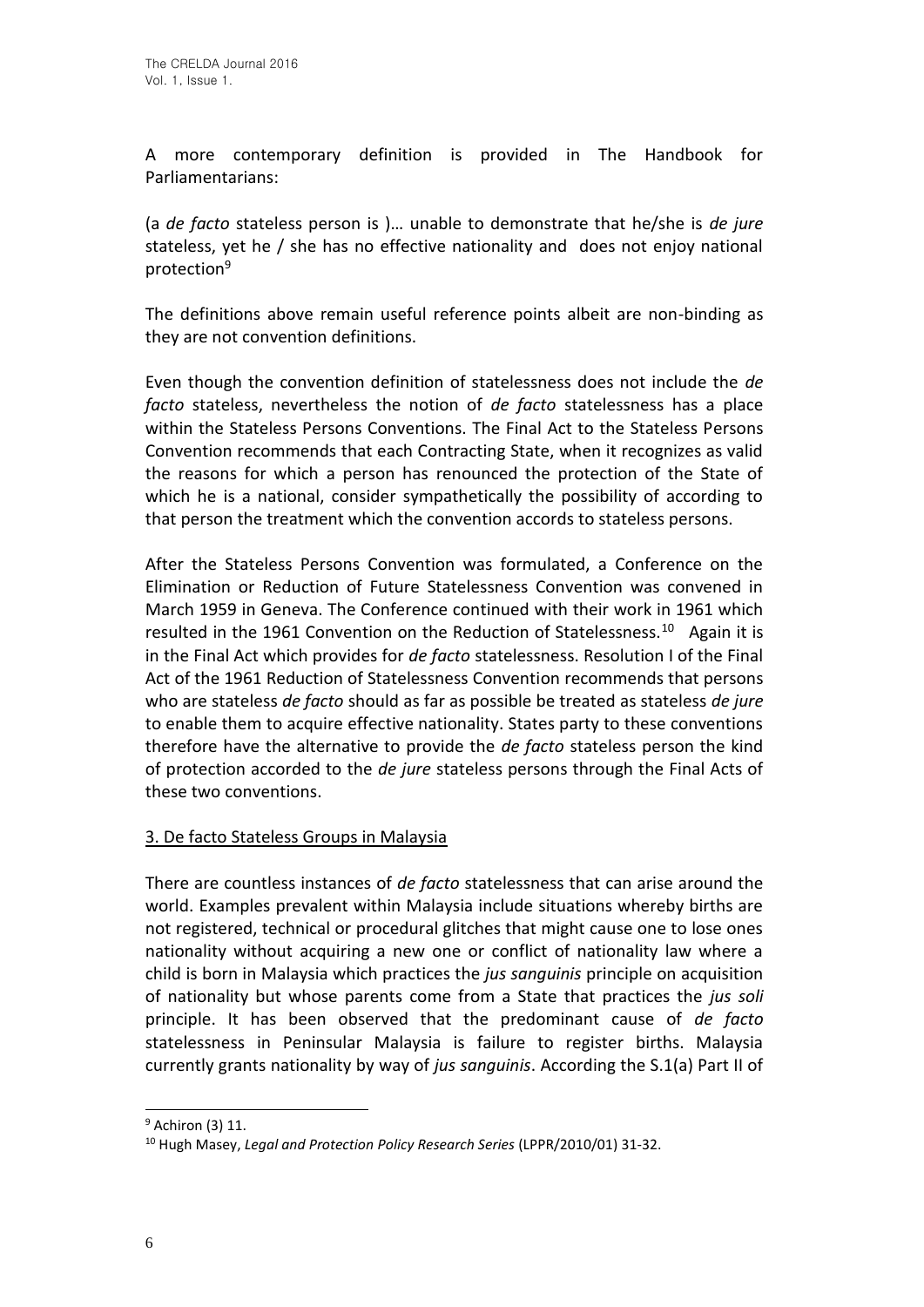the 2<sup>nd</sup> Schedule to the Federal Constitution of Malaysia, this means that a person is only entitled to citizenship of Malaysia provided either parent is a citizen or permanent resident of Malaysia. If the parents are without documents, then the registration of the birth of the child would be arduous and may require costly procedures such as DNA testing to prove parentage. Children can therefore inherit the stateless condition of their parents. In West Malaysia specific groups of people that still have *de facto* stateless persons in their midst include ethnic Indians and the Orang Asli.

# 4. *De facto* Stateless Indians and Orang Asli

The diverse stateless populations of Malaysia is demonstrated through their origins. The stateless Indians and Orang Asli originate from different geographical locations and have come into the Malaysia during different periods of time. Indian migration into Malaysia began as early as 1786 during British rule. Most migrant workers that came from India were labourers.<sup>11</sup> The first two decades of the 20<sup>th</sup> century saw the rise in demand for rubber. Tamil labourers were brought into Peninsular Malaysia to work in the rubber plantations.<sup>12</sup> The Tamil labourers that came into the country were predominantly ill-educated or totally illiterate, poorly paid, lived in scattered, isolated groups housed in 'coolie lines' located on the estates in which they were employed.<sup>13</sup> Their conditions remained despondent even after the British left the country upon independence in 1957 as rubber and palm oil plantations are still home to some of the poorest Indians in Malaysia.<sup>14</sup>

Due to a life of alienation or exploitation in the estates, there have been children found not to be properly registered after birth and adults that have no identification card to establish their identity.<sup>15</sup> Hence they have been known as the "invisible Malaysians".<sup>16</sup> Data collected by Era Consumer's community centers in the States of Kedah, Perak, Selangor and Negeri Sembilan estimated the number of Indians to be without birth certificates, identity cards or even marriage certificates to be about 20,000 in the year 2006. $^{17}$  Governmental

<sup>11</sup> Sandhu Kernial Singh, *Indians in Malaya: Some Aspects of Their Immigration and Settlement 1786-1957* (Cambridge University Press 1969).

<sup>&</sup>lt;sup>12</sup> H.E. Wilson, 'Labour, Plantations and Politics in Pre-War Malaya: The Selangor Riots' (1941) CJH 87.

<sup>13</sup> Ibid 88.

<sup>14</sup> Zafar Anjum, 'Indian Discontent in Malaysia' 2007 Asia Sentinal Consulting <

http://www.asiasentinel.com/index.php?option=com\_content&task=view&id=900&Itemid=31> accessed 18 July 2012.

<sup>15</sup> Ramdas Tikamdas, 'The Right to Identity under the Constitution and International Law', *Statelessness: An Obstacle to Economic Empowerment* (Malaysia, 2006)1.

<sup>16</sup> Ibid 1.

 $17$  Ibid 2.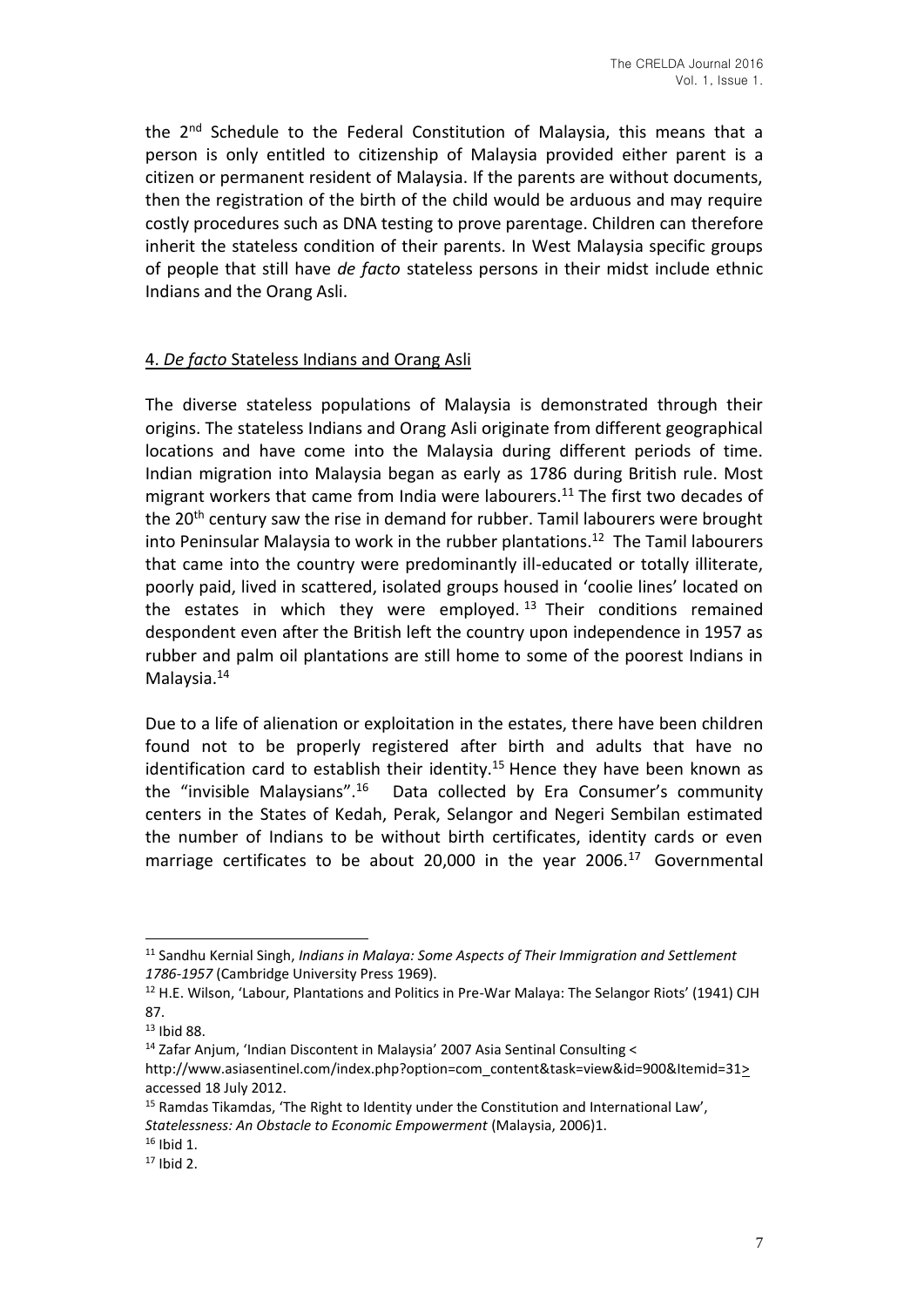officials place the number to about 3,000 to 4,000 persons in the year  $2011$ .<sup>18</sup> Non-governmental agencies like Era Consumer believe that the official numbers are far from accurate.<sup>19</sup>

The Orang Asli of Malaysia on the other hand, have been in this country since time immemorial. The Orang Asli of Peninsular Malaysia currently refer to different aboriginal groups living in the peninsula that make up only about 0.6% of the Malaysian population as at 2004.<sup>20</sup> The different groups of Orang Asli have been categorized broadly as the Semang-Negrito, the Senoi and the Proto-Malay. The Semang-Negrito have been in Malaysia for over 25,000 years and are believed to have originated from populations of the Sunda Landmass and New Guinea.<sup>21</sup> The Senoi migrated from Mainland South East Asia at around 2,000 BC and the Proto-Malay from Borneo and Sumatra about 4,000 years ago. $^{22}$  These are further divided into eighteen 'aboriginal ethnic groups'.<sup>23</sup> They are scattered in all parts of the peninsula except for the States of Perlis and Penang.<sup>24</sup>

A variety of terms were used to name the Orang Asli of Peninsular Malaysia. The Orang Asli initially referred as 'Jakun' or 'Sakai'. The terms implied an economically and socially primitive society and were terms detested by the Orang Asli themselves<sup>25</sup>. The terms were therefore derogatory. These terms separated them from the majority indigenous group which is the Malay community of the peninsula which upon taking control of the peninsula, was deemed the definitive peoples of the peninsula and the territory became known as the 'Malay Peninsula'.<sup>26</sup> The name 'Orang Asli' which means 'original people' was later given to them by the British rulers chiefly to gain their loyalty in the fight against the communist.<sup>27</sup> The distinction between the indigenous peoples

<sup>&</sup>lt;sup>18</sup> Datuk Sri Subramaniam, 'My Daftar Campaign' To Target As Many Indians As Possible' *Beranama.com* < http://www.bernama.com/bernama/v5/newsindex.php?id=563818> (Kuala Lumpur 15 February 2011).

<sup>19</sup> Nanthini Ramalo, 'Stateless Undocumented Indians' (*DHRRA Malaysia*, 23 September 2011)< http://www.seahrw.org/v1/index.php?option=com\_content&view=article&id=60:statelessundocumented-indians&catid=39:malaysia&Itemid=67 > accessed 18 June 2012.

<sup>20</sup> Datuk Abu Jabar Che Nai, 'Empowering the Orang Asli' *Star Online*

<sup>&</sup>lt;http://thestar.com.my/news/story.asp?file=/2010/5/26/focus/6335356&sec=focus> (Kuala Lumpur 26 May 2010).

<sup>21</sup> William White Howells, *Getting Here: The Story of Human Evolution*, (Compass Press, 1997) 203.

<sup>22</sup> Iskandar Carey, *Orang Asli: The Aboriginal Tribes of Peninsular Malaysia*, (Oxford University Press, 1976) 13-18.

<sup>23</sup> Yahya Awang, *Kajian Mengenai Masalah Ketiadaan Dokumen Pengenalan Diri Di Kalangan Masyarakat Orang Asli Semenanjung Malaysia* (Centre For Malaysian Indigenous Studies, University Malaya 2010) 1.

<sup>24</sup> ibid 1.

<sup>25</sup> Colin Nicholas, 'The Orang Asli: Origins and Classification' (Vol I2 *Peoples and Traditions*, Encyclopeadia Malaysiana) 20.

<sup>&</sup>lt;sup>26</sup>Alice Nah, '(Re) Mapping Indigenous 'Race'/Place in Postcolonial Peninsular Malaysia' (2006) 88B (3) SSAG 286.

<sup>27</sup> Asia Indigenous and Tribal Peoples Network, *The Department of Orang Asli Affairs, Malaysia-An Agency For Assimilation* (2008) 4.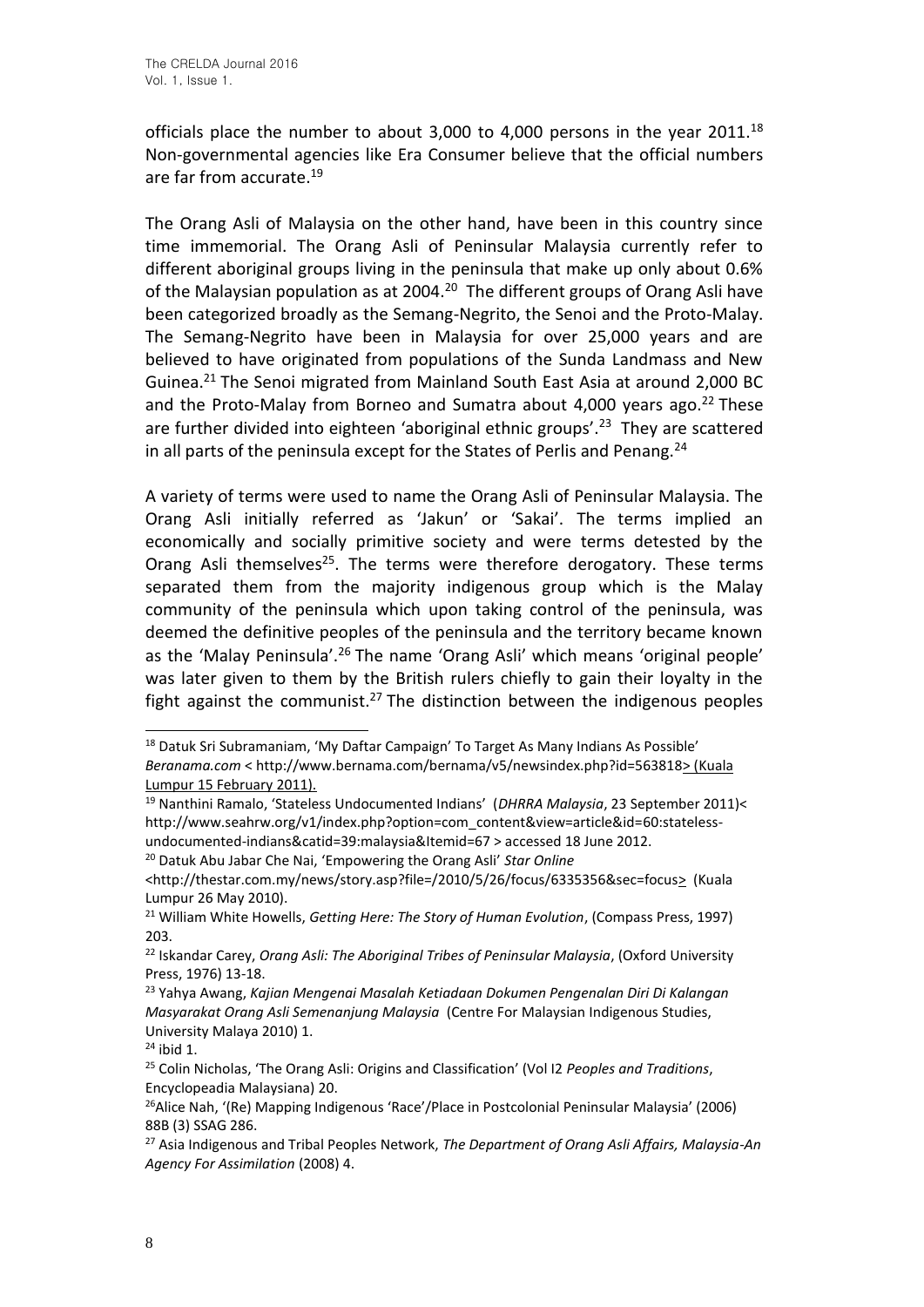however still remain. The Orang Asli are still known as the aborigines of the Malay Peninsula <sup>28</sup> and this term carries a "semantic load" according to Anderson.<sup>29</sup> There are certain inferences placed on certain groups. The aborigines were no doubt indigenous peoples but they were a certain sort of indigenous peoples, in the sense that they were a "primitive people whose inevitable fate was cultural extinction".<sup>30</sup>

The Orang Asli do not have specific provisions within the Federal Constitution that safeguard their rights as the other indigenous communities like the Malays and the indigenous people of Sabah and Sarawak do. $31$  The Federal Constitution merely defines who the Orang Asli is without giving them additional rights or privileges.<sup>32</sup> The Orang Asli are dependent on rights that may be created by statute, as Article 8 (5)(c) of the Federal Constitution<sup>33</sup> stipulates that law created for the protection, well-being or advancement of the aboriginal peoples shall not be invalidated or prohibited on the basis of lack of equality. It is submitted that the Federal Constitution only provides for the negative obligation of not invalidating rather than the positive obligation of granting rights to the Orang Asli as it is part of the exemptions to Article 8 of the Federal Constitution.

The Aboriginal Peoples Act 1954 (Act 134)<sup>34</sup> has given authority to the '*Jabatan Kemajuan Orang Asli*' (JAKOA) to safeguard the welfare of the Orang Asli. The Orang Asli are the only people who are officially under the authority of a governmental department. The paternal approach employed only accentuates the perception that the Orang Asli are a primitive group who are unable to fend for themselves. Hence they are doubly marginalized by being both *de facto* stateless and indigenous.

One of the predominant causes of de facto statelessness amongst the orang asli is failure to register births. Several factors exist which causes the Orang Asli to omit registering births. Low literacy rates amongst the Orang Asli of Peninsular Malaysia make it difficult for them to complete registration forms. Additionally, they suffer from the lack of understanding regarding the importance of registration of births.<sup>35</sup> Orang Asli families depend on the JAKOA and civil society for assistance in the administrative tasks related to registration of births.

Certain Orang Asli communities do not name their children at birth due to the fear of ill faith for the child as it is seen as a bad omen to name the child too

<sup>&</sup>lt;sup>28</sup> Article 160 of the Federal Constitution.

<sup>29</sup> B.R.O'G Anderson, *Imagined Communities: Reflections on the Origin and Spread of Nationalism*  (2nd Edn,Verso 1991) 122.

<sup>&</sup>lt;sup>30</sup> Herbert Dean Noone, 'Report on the settlements and welfare of the Ple-Temiar Senoi of the Perak-Kelantan watershed' (1936) 19 (Part 1) JFMSM, 72.

<sup>&</sup>lt;sup>31</sup> Federal Constitution of Malaysia 1957, Article 153.

<sup>&</sup>lt;sup>32</sup> Federal Constitution of Malaysia 1957, Article 160 (2).

<sup>&</sup>lt;sup>33</sup> Federal Constitution of Malaysia 1957, Article 8 (5) (c).

<sup>&</sup>lt;sup>34</sup> The Aboriginal Peoples Act 1954 (Act 134).

 $35$  Yahya Awang (n 23) 76.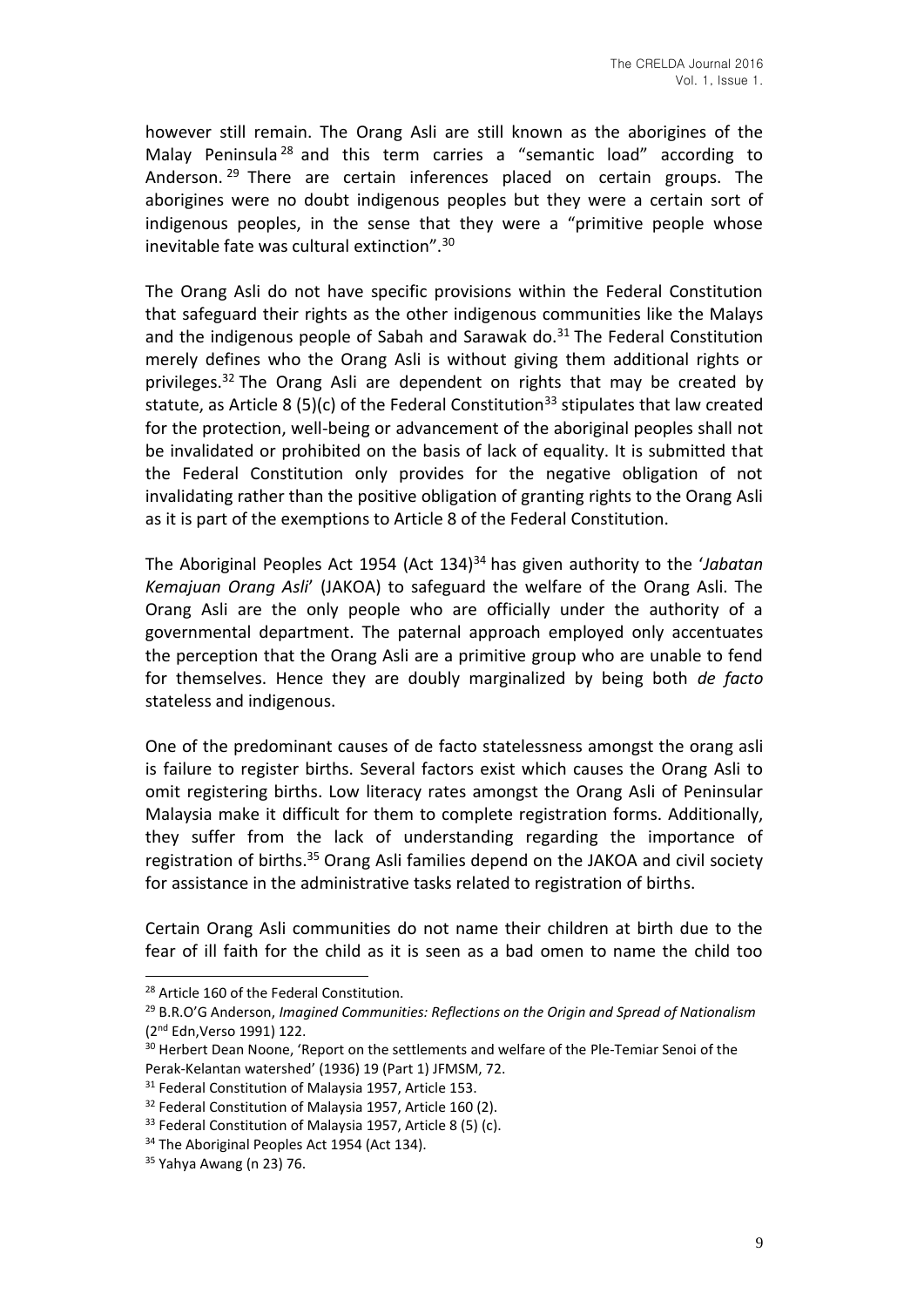early. As such, they may pass the deadline for registration of births, which is two weeks. Some of the Orang Asli communities do not have permanent places of abode, which is a hindrance to registration as well.<sup>36</sup>

The Orang Asli living in remote areas also have difficulty gaining access to the Registration Departments that are situated in urban areas and cities. Oftentimes, transportation fees are too high to bear. The Orang Asli predominantly live in isolated communities and their only link with the mainstream public is the JAKOA. If the officers of the department are not vigilant in their responsibility towards the Orang Asli, then Orang Asli children may forego birth certificates.<sup>37</sup> Research conducted by Awang finds that out of the 147 Orang Asli respondents from villages within Perak, Pahang and Kelantan, 98% of them do not have birth certificates.<sup>38</sup> Interestingly, only 22.9% of them do not have identity cards.<sup>39</sup> This is a positive finding that implies that registration efforts have stepped up over the years within the various organs of the JAKOA department within the State.

From the historical illustration given above, one can deduce that the situation of statelessness arises for both the Indians and the Orang Asli by virtue of the fact that their births and subsequent births of their children may not be registered.

### 5. Sabah stateless of Filipino Descent

In East Malaysia, there are different groups of *de facto* stateless persons that give rise to different causes of *de facto* statelessness. East Malaysia hosts a large group of persons of Filipino descent. The geographical landscape of Sabah has over the years allowed for easy albeit illegal access into Sabah for Philippine citizens<sup>40</sup>. This has given rise to the problem of stateless persons residing in Sabah.

Specifically, during the Mindanao insurgency in the Philippines under the authoritarian rule of President Marcos, migration took place from the Philippines to Sabah. This took place between 1970 and 1977 and at that point of time the migrants were in fact refugees of Suluk and Bajau origin. They settled in the towns of Sandakan, Tawau and Lahad Datu.<sup>41</sup> As of 1974 54,000 IMM-13 documents were issued in Sabah under Regulation 11 (10), Immigration Regulations 1963<sup>42</sup>. The IMM-13 permit issued under the Regulations allows the holder to reside and work in Malaysia but the card is renewable on a yearly basis.

<sup>36</sup> Yahya Awang (n 23) 65.

<sup>37</sup> Yahya Awang (n 23) 76.

<sup>38</sup> Yahya Awang (n 23) 32.

<sup>39</sup> Yahya Awang (n 23) 32.

<sup>40</sup> Tenaganita, 'Acting Today for Tomorrow's Generation, Asia Pacific Mission for Migrants and Christian Conference of Asia – Urban and Rural Mission', *Regional Conference on Stateless / Undocumented Children of Sabah* (Malaysia, 2005) 22.

<sup>41</sup> Kamal Sadiq, 'When States Prefer Non-Citizens Over Citizens: Conflict Over Illegal Immigration into Malaysia' (2005) 49 ISQ 106.

<sup>42</sup> Immigration Regulations 1963, L.N. 228/1963.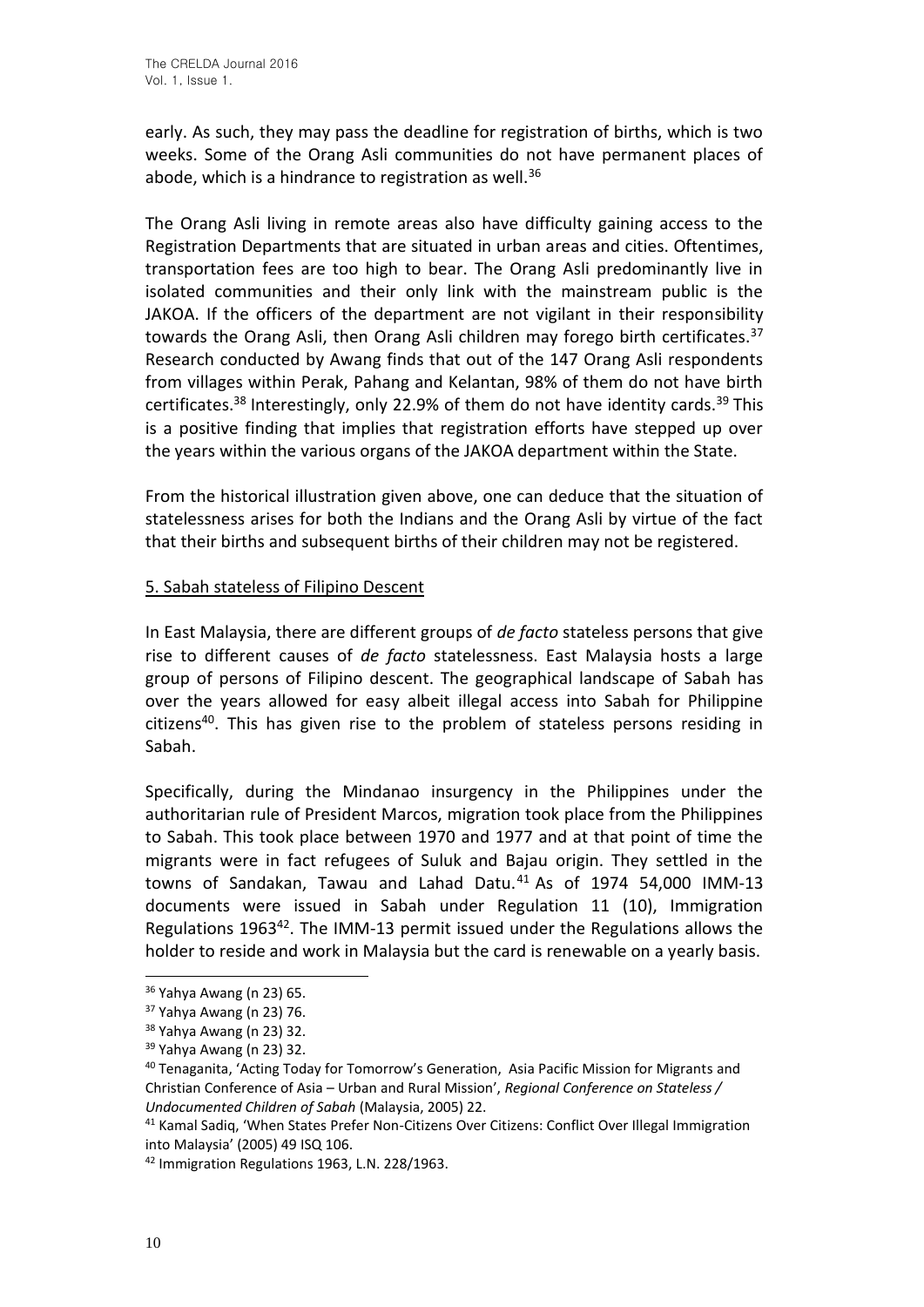After 1978, even more persons claiming to be refugees from the Philippines began to make their way to Sabah. Technically however the reasons for the refugee status had ended as there was a peace treaty between the Philippines Government and the Moro Liberation Front.<sup>43</sup> As such those that arrived post-1977 were in fact economic migrants who were fortunate enough to be able to establish networks with earlier arrivals to Sabah.

It is through this backdrop of events that has led to the population growth in Sabah from 0.65 million in 1970 to 3.04 million in 2009.<sup>44</sup> There are about 610,104 documented workers in Sabah. <sup>45</sup> Non-governmental Organisations estimate that there could be more than two million illegal immigrants.<sup>46</sup> That would allow for the existence of at least 10,000 children in Sabah to be stateless in 2005.<sup>47</sup> The numbers would clearly be more today. Hence stateless persons residing in Sabah seems to be a problem that will not disappear any time soon.

For persons of Filipino descent residing in Sabah, the situation of *de facto* statelessness arises where the State of residence i.e. Malaysia believes the person to be a national of the State of origin (the Philippines) whilst the State of origin believes the person to be the national of the State of residence. In a sense, this is a conflict of perceptions between States. Giving a narrow definition to *de facto* statelessness may mean confining these instances of *de facto* statelessness within Malaysian jurisdiction.

### 6. Consequences of Statelessness

Regardless of whether a person is *de facto* or *de jure* stateless, the consequences of statelessness are grave both internationally and municipally. Walker calls it the 'evils of statelessness that can be visited in either two or both of two aspects of his life: 1) his treatment within the country he resides; and 2) his inability to present or have presented on his behalf a claim for a wrong suffered in or at the hands of another territorial community.<sup>'48</sup> Studies have employed a joint approach in researching issues pertaining to *de facto* and *de jure* statelessness

<sup>43</sup> Sadiq (n 41) 106.

<sup>44</sup>'Policy Updates 2010, Migrant Labour', *MWG-JUMP Advocacy Workshop*, Kuala Lumpur, 19th Nov 2010.

<sup>45</sup> Chief Minister Datuk Musa Aman, *Star* (Kuala Lumpur, 19 October 2009).

<sup>46</sup>'Policy Updates 2010, Migrant Labour', *MWG-JUMP Advocacy Workshop* (Kuala Lumpur, 2010). <sup>47</sup> 'Young and Vulnerable, Stateless Children in Sabah' *The Malay Mail* (Kuala Lumpur,18 July 2005).

<sup>48</sup> Dorothy Jean Walker, 'Violation or Conduit for Violation of Human Rights?' (1981) 3 (1) HRQ 106,115.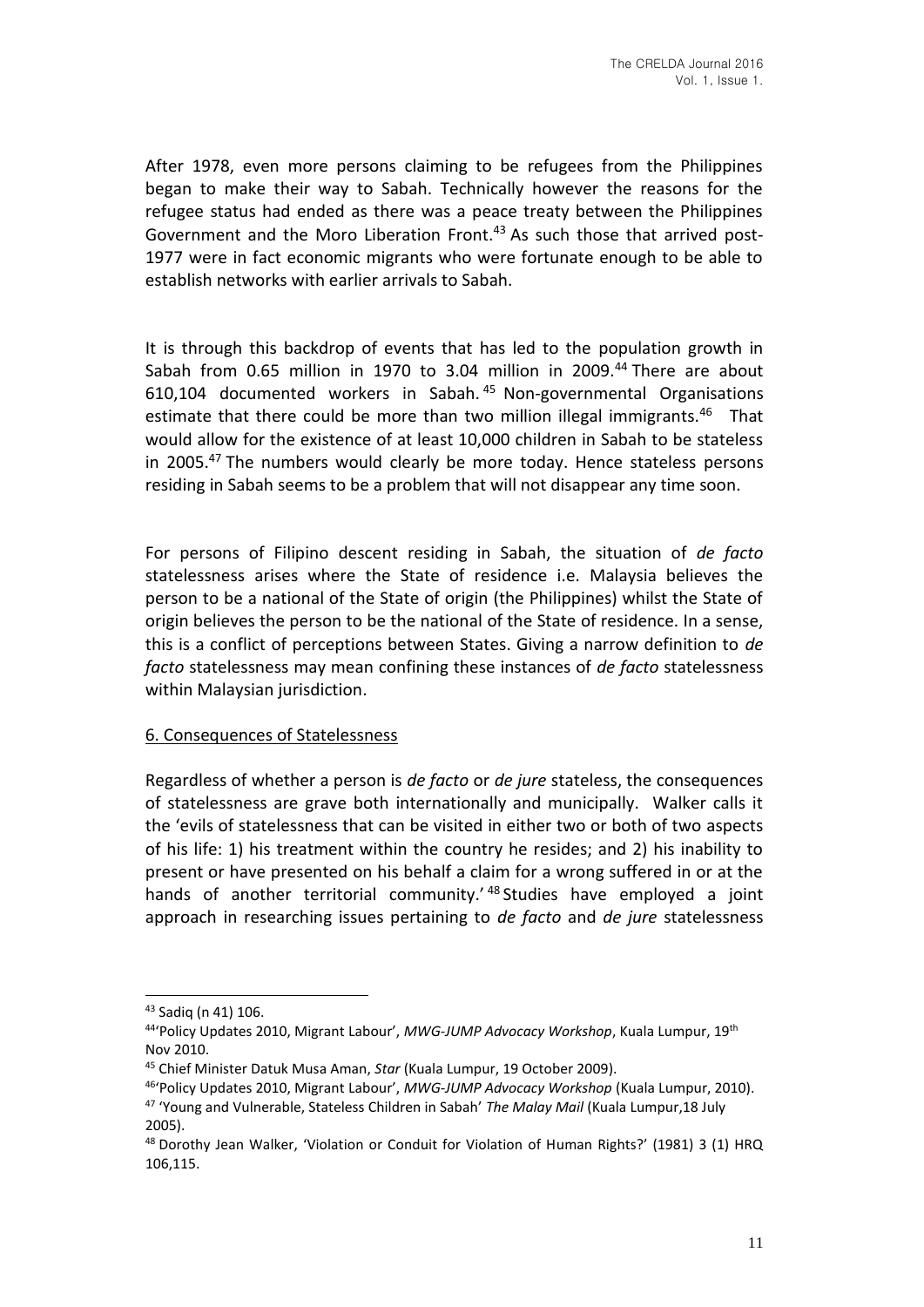and have found that there is no significant difference between the protection needs of *de jure* and *de facto* statelessness.<sup>49</sup>

Within the international arena, the *de facto* stateless person may not be provided with diplomatic protection. He or she may not have an embassy to run too in a foreign State. Municipally all  $1<sup>st</sup>$  generation and  $2<sup>nd</sup>$  generation rights may be eschewed from the *de facto* stateless person. For example, in Malaysia one would need some form of documentation in order to receive formalised governmental education. *De facto* stateless persons receive informal education through the initiatives of non-governmental organisations and faith based organisations. The right to formal employment is also lost for the *de facto* stateless person. This results in them acquiring only odd-jobs in order to earn an income in the State. These are the basic rights that every human being needs in order to survive and yet they may not be available to persons who have resided in Malaysia all their life but are not registered nationals of the State.

According to Batchelor, *de facto* stateless persons may languish this way for decades, unable to exercise any of the rights of citizenship and fearful to leave the country in which they reside because they will not be readmitted. As such they are unable to enter the 'country of their ancestors' and, in any event, no longer with significant ties elsewhere.<sup>50</sup> Batchelor's quote aptly describes the plight of the stateless in Sabah. The difference however is that regardless of the risks involved, these stateless persons do leave Sabah to return to the Philippines but make their way back to Malaysia illegally if circumstances permit. At times they are deported back. Deportees find their way back to Sabah since for them it is Sabah and not the Philippines that has become their permanent home. $51$ 

The Stateless Persons convention provides for extensive protection provisions to the *de jure* stateless person but omits to include the procedural questions of how to determine whether a person is stateless.<sup>52</sup> This is a problem that is prevalent within international law. As such difficulties abound in determining who is stateless within the State let alone *de facto* stateless.

### 7. Application of the Concept of de facto Statelessness

Not all commentators agree that the concept of *de facto* statelessness even existed. Special Rapporteur to the International Law Commission, Hudson together with Weis preferred the term *de facto* unprotected persons rather than

<sup>49</sup> Gábor Gyulai, *Forgotten Without Reason, Protection of Non-Refugee Stateless Persons in Central Europe*, (Hungarian Helsinki Committee, 2007) 8.

<sup>50</sup> Carol Batchelor, 'Statelessness and the Problem of Resolving Nationality Status' (1998) 10(No 1 / 2) IJRL 156, 178.

<sup>51</sup> Azizah Kassim, 'Filipino Refugees in Sabah: State Responses, Public Stereotypes and the Dilemma Over Their Future (June 2009) Vol.47, No.1 Southeast Asian Studies 52, 83 <sup>52</sup> Gyulai (n 49) 11.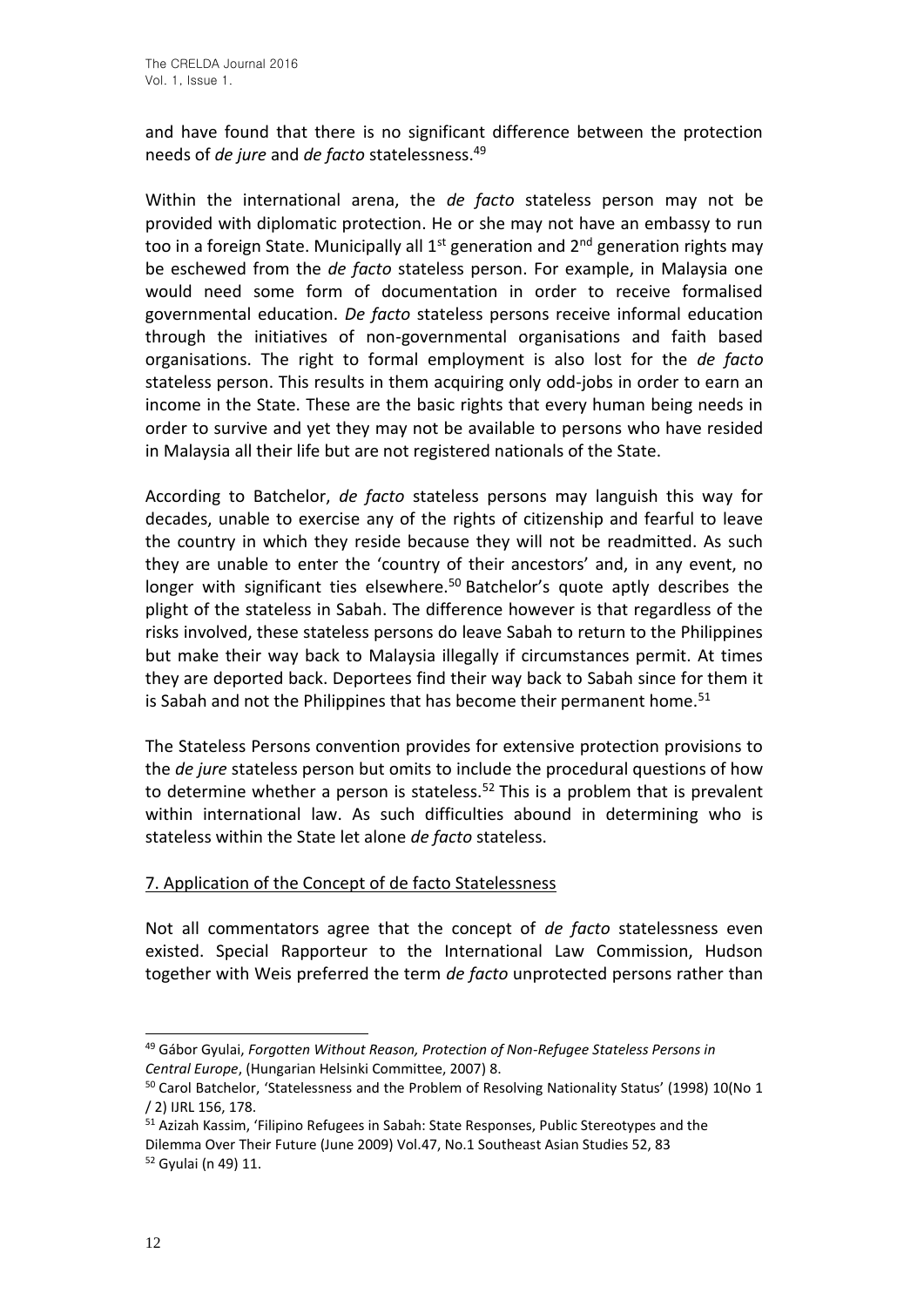*de facto* stateless.<sup>53</sup> Lauterpacht was of the view that the term *de facto* statelessness was never clearly defined.  $54$ He also felt that it would be very difficult in practice to make a clear distinction between *de jure* and *de facto* statelessness and that including *de facto* statelessness in a convention that deals with elimination or reduction of future statelessness would impose upon States the duty and give them the right to decide that a person who was a national of State X was not really a national of that State.<sup>55</sup> Apart from which, States would accordingly be obliged to treat *de facto* stateless persons as assimilated in most respects to their own nationals. It has not been well settled as to whether what is needed for *de facto* statelessness to occur is a renunciation of nationality for valid reasons, which is the term used in the Final Act to the Stateless Persons Convention, denial of protection by State, or circumstance where the State is unable to protect the stateless person. Neither is it certain that the individual has to have ineffective nationality or be unable to establish his or her nationality. Different documents provide different reasons for *de facto* statelessness.

Batchelor includes in her definition of *de facto* stateless those who cannot establish their nationality; those with ineffective nationality as well as those who cannot verify their citizenship status without the final declaration of the State.<sup>56</sup> Massey on the other hand provides an alternative point of view. According to him, as a general rule, non-enjoyment of rights attached to nationality does not constitute *de facto* statelessness. The exception lies where the person does not enjoy diplomatic protection and consular assistance of the State of nationality in relation to other States.<sup>57</sup>

As for persons who are unable to establish their nationality or are of undetermined nationality, according to Massey they may be either *de jure* or *de facto* stateless.<sup>58</sup> For persons outside the State whose nationality is at issue, if they are found to be nationals of the State concerned then they are in fact *de facto* stateless provided they are found to be refugees or otherwise unable or unwilling to avail themselves of protection from that State. If they are on the other hand found not to be nationals of the State concerned, they will be *de jure* stateless if they do not have the nationality of another state. For persons inside the State whose nationality is at issue, the persons may not possess any documentation which proves they are nationals of the State concerned and their treatment by that State may suggest that it does not regard them as nationals, or that State may even have made an initial determination that they are not its

<sup>53</sup> Manley Ottmer Hudson, *Report on Nationality, Including Statelessness* (A/CN.4/50, 1952) 17.

<sup>54</sup> Hersch Lauterpacht, *Summary record of the 246th meeting of the International Law Commission*, (A/CN.4/SR.246, 1954) para18.

<sup>55</sup> Hersch Lauterpacht, *Summary record of the 249th meeting of the International Law Commission*, (A/CN.4/SR.249, 1954) paras 15-17.

<sup>56</sup> Carol Batchelor, 'Stateless Persons: Some Gaps in International Protection' (1995) 7 IJRL232, 257.

<sup>57</sup> Massey (10) 40.

<sup>58</sup> ibid 52.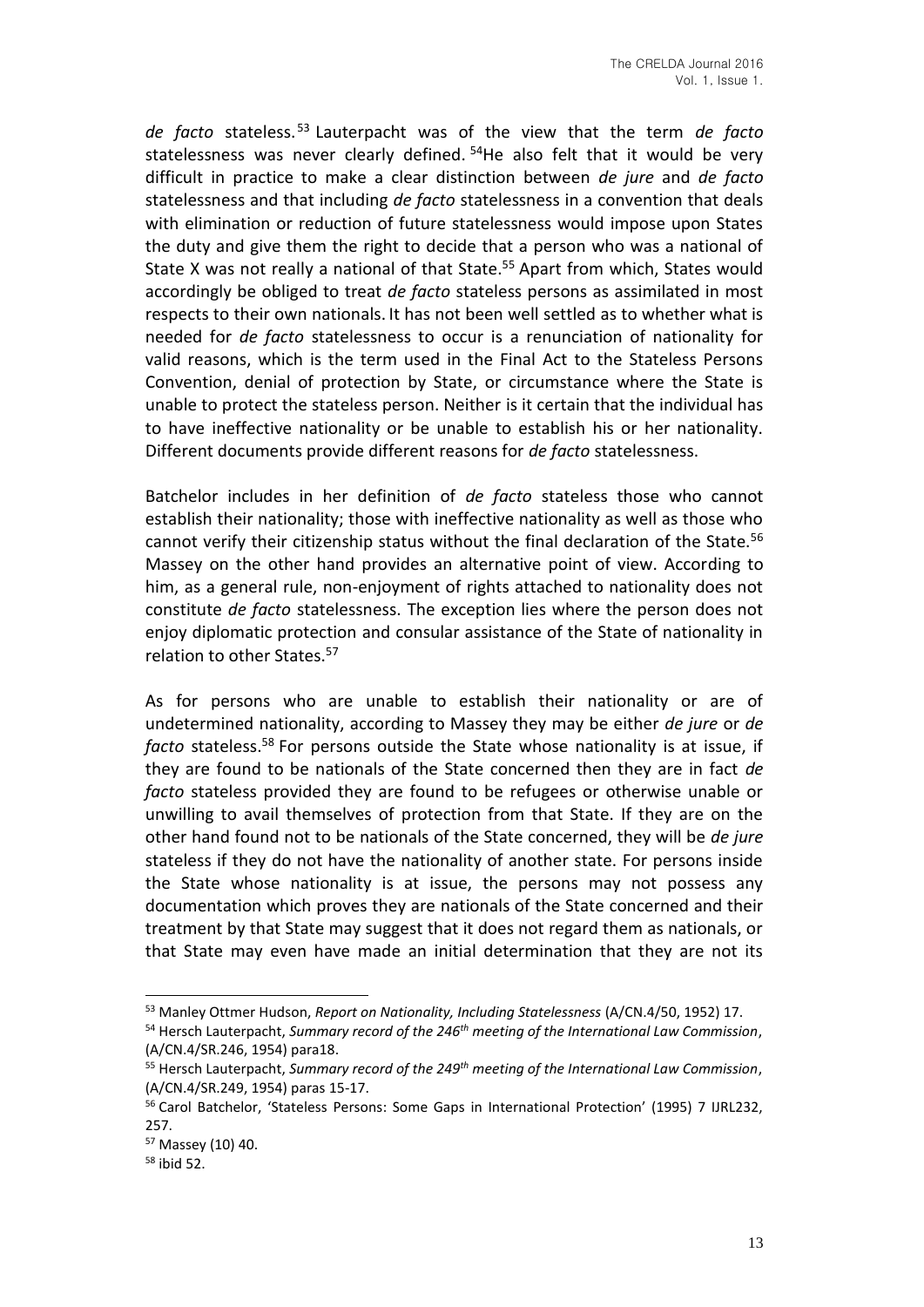nationals. Nevertheless the UNHCR or another State may consider that such persons have the nationality of that State. In such cases, such persons may be considered to be *de jure* stateless.<sup>59</sup>

Thirdly, it was also submitted by Massey that *de facto* statelessness does not apply to persons who, in the context of State succession, against their will acquire the nationality of a State other than the State with which they have a genuine and effective link through habitual residence.<sup>60</sup>

Massey goes on to give his own definition on *de facto* statelessness as follows:

*De facto* stateless persons are persons outside the country of their nationality who are unable or, for valid reasons, are unwilling to avail themselves of the protection of that country.

Persons who have more than one nationality are *de facto* stateless only if they are outside all the countries of their nationality and are unable, or for valid reasons, are unwilling to avail themselves of the protection of any of those countries.<sup>61</sup>

Massey's definition is tailored to some extent by the Refugees Convention. It is easy to see how a refugee would be unwilling to avail him or herself of protection from a country that persecutes him or her but there is no clear guidelines as to what amounts to 'valid reasons' to be unwilling to avail oneself of protection within the South East Asian context. Hear lies the conundrum. Should we limit *de facto* statelessness to include very few categories of people within this definition of *de facto* statelessness as Massey does or do we broaden the concept for South East Asia?

Massey's definition of *de facto* statelessness becomes particularly important due to its adoption as part of the Summary Conclusions to the Prato Expert Meeting. <sup>62</sup> The Prato Conclusion goes further to highlight that prolonged non-cooperation including where the country of nationality does not respond to the host country's communications can be considered as a refusal of protection.<sup>63</sup>

Applying Massey's submissions and the subsequent Prato conclusions on the separate categories of *de facto* statelessness to the Malaysian scenario would mean that children with parents of Filipino descent residing in Sabah would probably be *de facto* stateless. However the Indians and Orang Asli without birth

<sup>59</sup> ibid 53.

 $60$  ibid 60.

 $61$  ibid 60.

<sup>62</sup> United Nations High Commissioner for Refugees, *Expert Meeting The Concept of Stateless Persons under International Law Summary Conclusions, Prato Conclusions* (II (A) 2, Prato Conclusions 2010) < http://www.refworld.org/docid/4calae002.html> accessed 20 March 2014.  $63$  Ibid 7.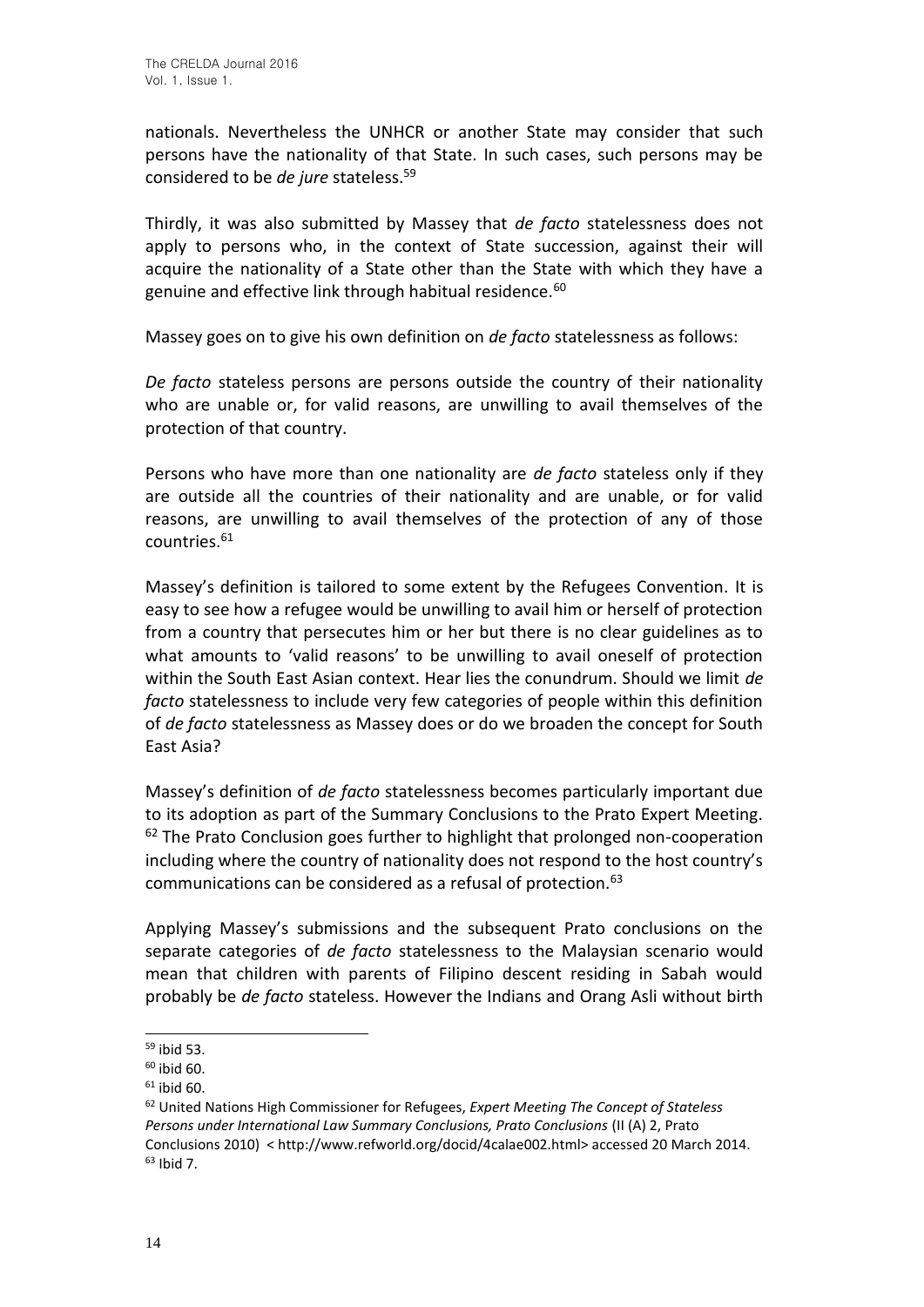certificates would not be considered to be stateless at all. At the most they would be 'undocumented Malaysians.' These instances of lack of documentation will not be taken cognizance of within the international sphere.

Paragraph 12(f) of Part II of the Prato Conclusions provide for further respite for the stateless in Sabah that are of Filipino descent as unresolved situations of *de facto* statelessness, in particular over two or more generations, may lead to *de*  jure statelessness.<sup>64</sup> Hence they can be placed within the international system of law on stateless persons and rightly so as their prospects of attaining alternative nationality would be close to nil due to the protracted nature of their plight.

#### 8. Possible Approach to *De Facto* Statelessness

Although statelessness comes within the purview of international law and is negotiated upon at State level, resolutions of conflict may be better achieved at a lower level. States may come up with sophisticated legal constructs that look good on paper but remain artificial as it fails to address the human problem of statelessness. The author recommends the following approach in handling the issue of *de facto* statelessness. There ought to be a convention definition of *de facto* statelessness which ought not mirror the exclusivity of the *de jure* stateless definition of the Stateless Persons Convention but rather be more inclusive and all-embracing covering cases on the uncertainty of lawful place of citizenship as the Sabah Stateless. This would be the only way in which the plight of the *de facto* stateless person in developing countries like Malaysia would be able to emerge within the international arena. This emergence in the author's point of view puts positive pressure on States to address the problem of *de facto* statelessness. The cases of unregistered births as faced by the ethnic Indians and Orang Asli on the other hand remain within the domestic sphere since they are eligible to Malaysian citizenship based on the *jus sanguinis* principle of acquisition of nationality.

Although, the plight of the stateless person in general lacks clarity compared to the plight of refugees, nevertheless international media attention and general awareness is what's needed in cases such as these. In metaphorical terms it is more a case of cleaning one's own backyard rather than washing dirty linen in public. There have been instances where the status of statelessness had proved more advantageous compared to nationality.<sup>65</sup> It is the author's contention that perhaps being *de facto* stateless may prove more beneficial to those without documents residing in Malaysia compared to being considered to be an undocumented Malaysian since international law takes cognizance of both *de facto* and *de jure* statelessness specifically for the stateless persons of Sabah. Furthermore, the more inclusive the international law definition of *de facto* is, the more inclusive would be its incorporation within municipal levels. As

<sup>64</sup> Ibid 8.

<sup>65</sup> Walker (48) 115.